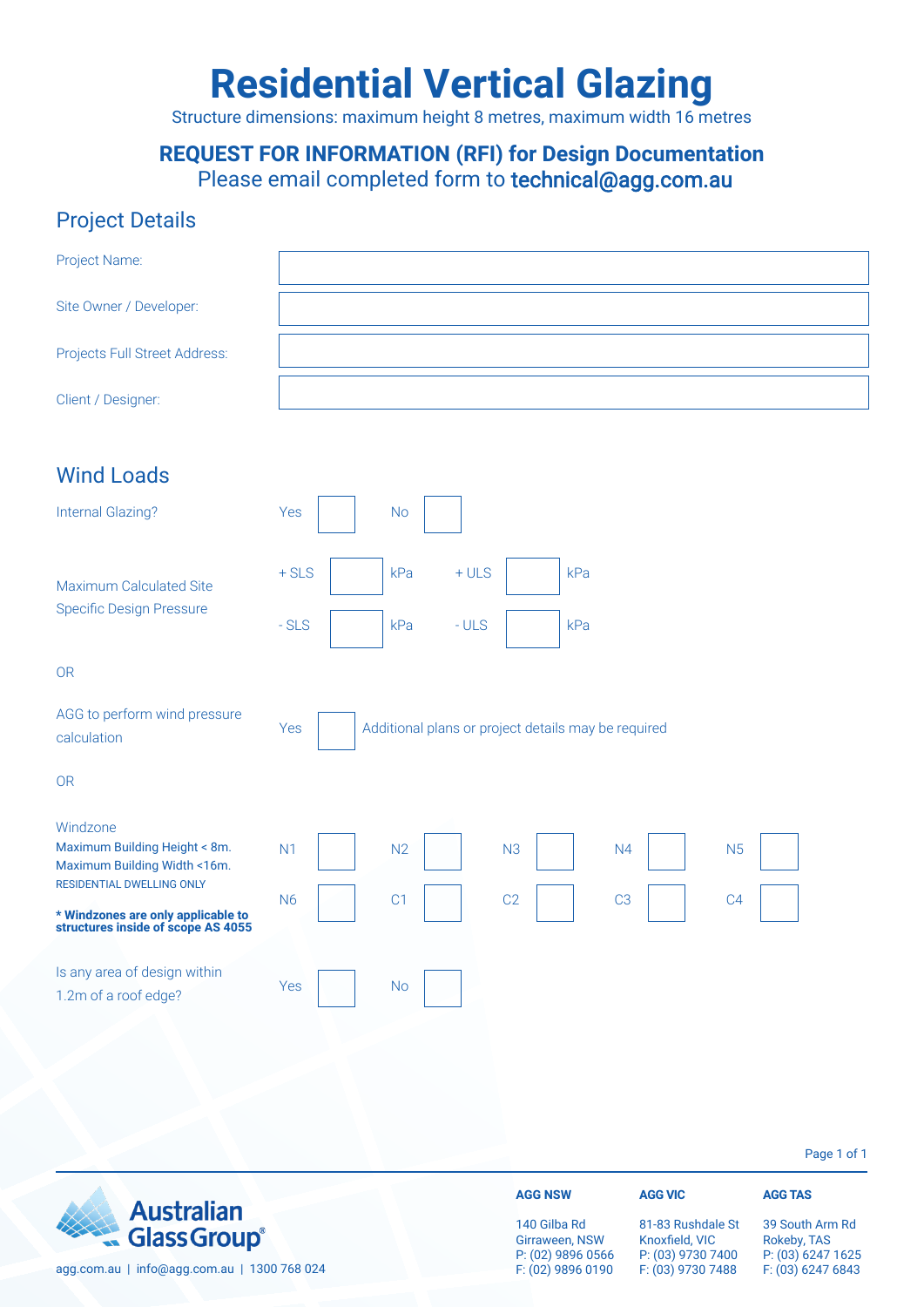## Required Drawings

NOTE: Whole building plans are not required, just what is listed below.

| <b>Plan View</b>               |  |
|--------------------------------|--|
| <b>Flevation View</b>          |  |
| Fixing Details / Cross section |  |

1. Supplied details must be suitable for completing design calculation. Photos can be supplied as supporting evidence, but are generally not sufficient by themselves 2. Please note that Building Certifier's have been known not to accept building consent details submitted on drawings which are issued as "for information". For this reason, it is recommended to provide drawings that are issued "for consent" or "for construction".

3. Please ensure that the glass and glazing details are included in the scope of this design request are clearly indicated on the supplied drawings.

## Vertical Glazing Details

| <b>Support System</b>                                                                   | <b>4 Edge Fully Supported (framed)</b> |                                                                          |                                                                               |                                                                          |
|-----------------------------------------------------------------------------------------|----------------------------------------|--------------------------------------------------------------------------|-------------------------------------------------------------------------------|--------------------------------------------------------------------------|
|                                                                                         | <b>2 Edge Fully Supported (framed)</b> |                                                                          |                                                                               |                                                                          |
|                                                                                         | <b>Structural Sealant Glazing</b>      |                                                                          |                                                                               |                                                                          |
|                                                                                         | <b>Point Fixed (Spider)</b>            | Preferred system to support laterial loads                               |                                                                               |                                                                          |
|                                                                                         |                                        | Steel Mullion (design by others)                                         |                                                                               |                                                                          |
|                                                                                         |                                        | <b>Structural Glass Fin</b>                                              |                                                                               |                                                                          |
|                                                                                         |                                        | <b>Tension Truss</b>                                                     |                                                                               |                                                                          |
|                                                                                         |                                        | Preferred system to support dead loads                                   |                                                                               |                                                                          |
|                                                                                         |                                        | Sill supported glass assembly<br>(deadweight supported by sill)          |                                                                               |                                                                          |
|                                                                                         |                                        | Suspended glass assembly<br>(deadweight supported by head)               |                                                                               |                                                                          |
|                                                                                         |                                        |                                                                          |                                                                               |                                                                          |
| Largest glass panel size:                                                               | (H)<br>$x \quad (W)$<br>mm             | mm                                                                       |                                                                               |                                                                          |
| Largest unsupported span:<br>(distance between supported sides)                         | mm                                     |                                                                          |                                                                               |                                                                          |
| Preferred Glass type and<br>thickness:                                                  |                                        |                                                                          |                                                                               |                                                                          |
|                                                                                         |                                        |                                                                          |                                                                               | Page 2 of 2                                                              |
|                                                                                         |                                        | <b>AGG NSW</b>                                                           | <b>AGG VIC</b>                                                                | <b>AGG TAS</b>                                                           |
| <b>Australian</b><br><b>Glass Group®</b><br>agg.com.au   info@agg.com.au   1300 768 024 |                                        | 140 Gilba Rd<br>Girraween, NSW<br>P: (02) 9896 0566<br>F: (02) 9896 0190 | 81-83 Rushdale St<br>Knoxfield, VIC<br>P: (03) 9730 7400<br>F: (03) 9730 7488 | 39 South Arm Rd<br>Rokeby, TAS<br>P: (03) 6247 1625<br>F: (03) 6247 6843 |